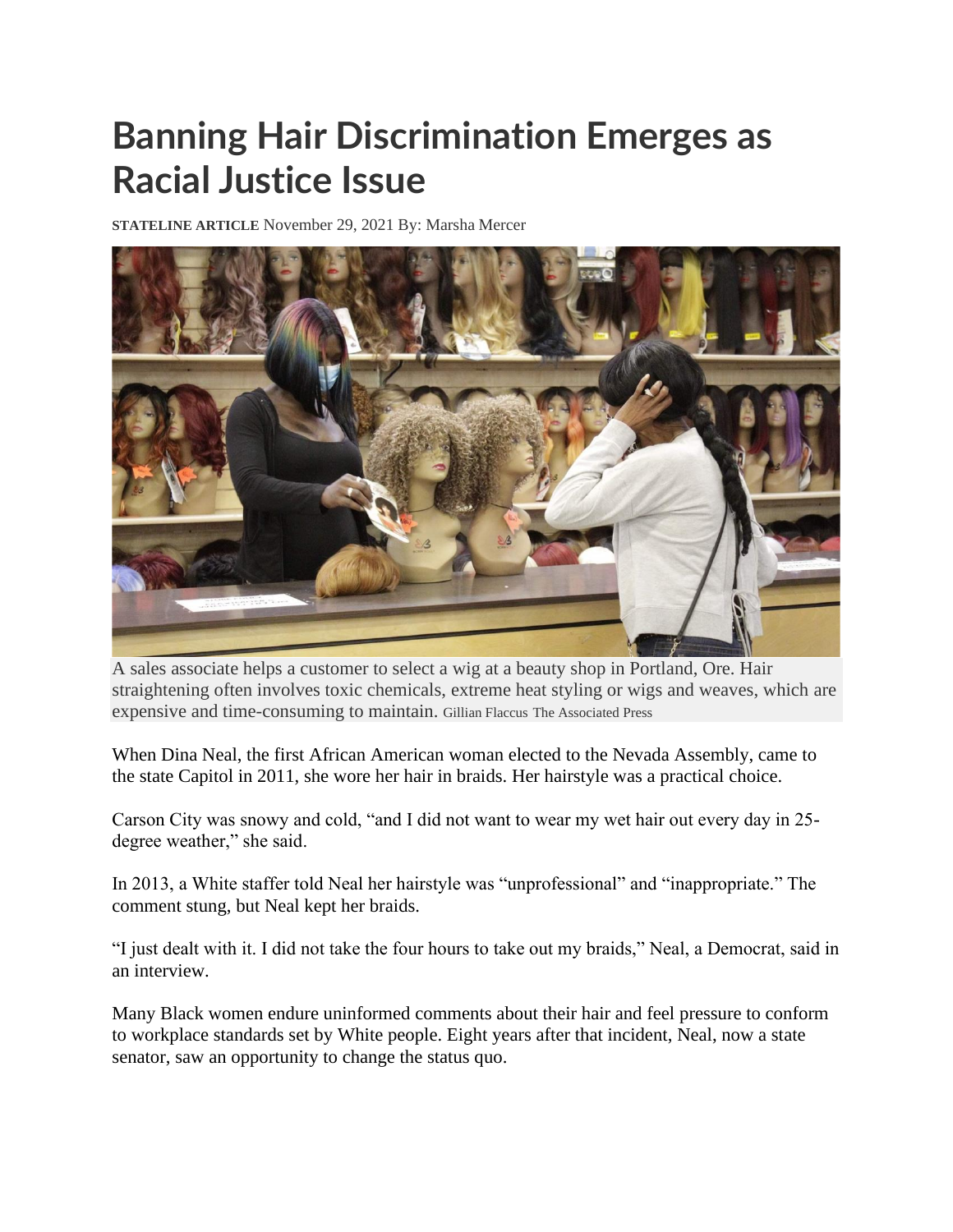Neal introduced a bill in March to prohibit racial hair discrimination. Nevada's measure passed both legislative houses with bipartisan support, and Democratic Gov. Steve Sisolak signed it into law in June.

Neal's bill was a version of legislation that California was the first state to pass in 2019: the CROWN Act, or Creating a Respectful and Open World for Natural Hair.

The California measure changed the state's definition of race in its anti-discrimination laws to include "traits historically associated with race, including but not limited to, hair texture and protective hairstyles." Protective hairstyles, the law says, include "such hairstyles as braids, locks and twists."

How Black Americans wear their hair has become a new front in the fight against racial discrimination. Nevada is one of 13 states that have passed versions of the CROWN Act since California enacted its law. The others are Colorado, Connecticut, Delaware, Maryland, Nebraska, New Jersey, New Mexico, New York, Illinois, Oregon, Virginia and Washington. About three dozen cities and counties have passed similar laws.

More places may follow suit. Legislators in 19 states introduced versions of the CROWN Act this year: Measures passed in five states, failed in five others and are pending in the rest, according to the National Conference of State Legislatures.

State laws vary but tend to protect individuals from workplace, school and housing discrimination based on their hair texture and hairstyles. The laws allow employers to enforce federal health and safety regulations.

The campaign to pass the CROWN Act in every state and Congress began in 2019, when Dove, which makes shampoo and other personal care products, and advocacy groups the National Urban League, Color of Change and the Western Center on Law and Poverty co-founded a coalition to press for the hair anti-discrimination law. The law clarifies that Black people should be allowed to wear their hair as it grows naturally and not be forced to use chemicals to relax or straighten it.

Title VII of the Civil Rights Act of 1964 prohibits racial discrimination, but federal courts have said that only Afros, not other natural hairstyles, are protected under the law. The 7<sup>th</sup> U.S. Circuit Court of Appeals ruled in 1976 an employer had violated an employee's civil rights by denying a promotion to a worker who had grown an Afro, a hairstyle that gained prominence in the 1960s as a political statement of Black Power when activists Angela Davis and the Rev. Jesse Jackson, among others, chose to wear their hair as it grew naturally in a rounded shape.

Until recently, there were no protections for other natural Black hairstyles such as locks, knots, braids and twists. Protections that cover those styles exist only in places with state laws or local ordinances.

Advocates say a federal law is needed. The U.S. House passed the CROWN Act in September 2020, but the Senate has not acted.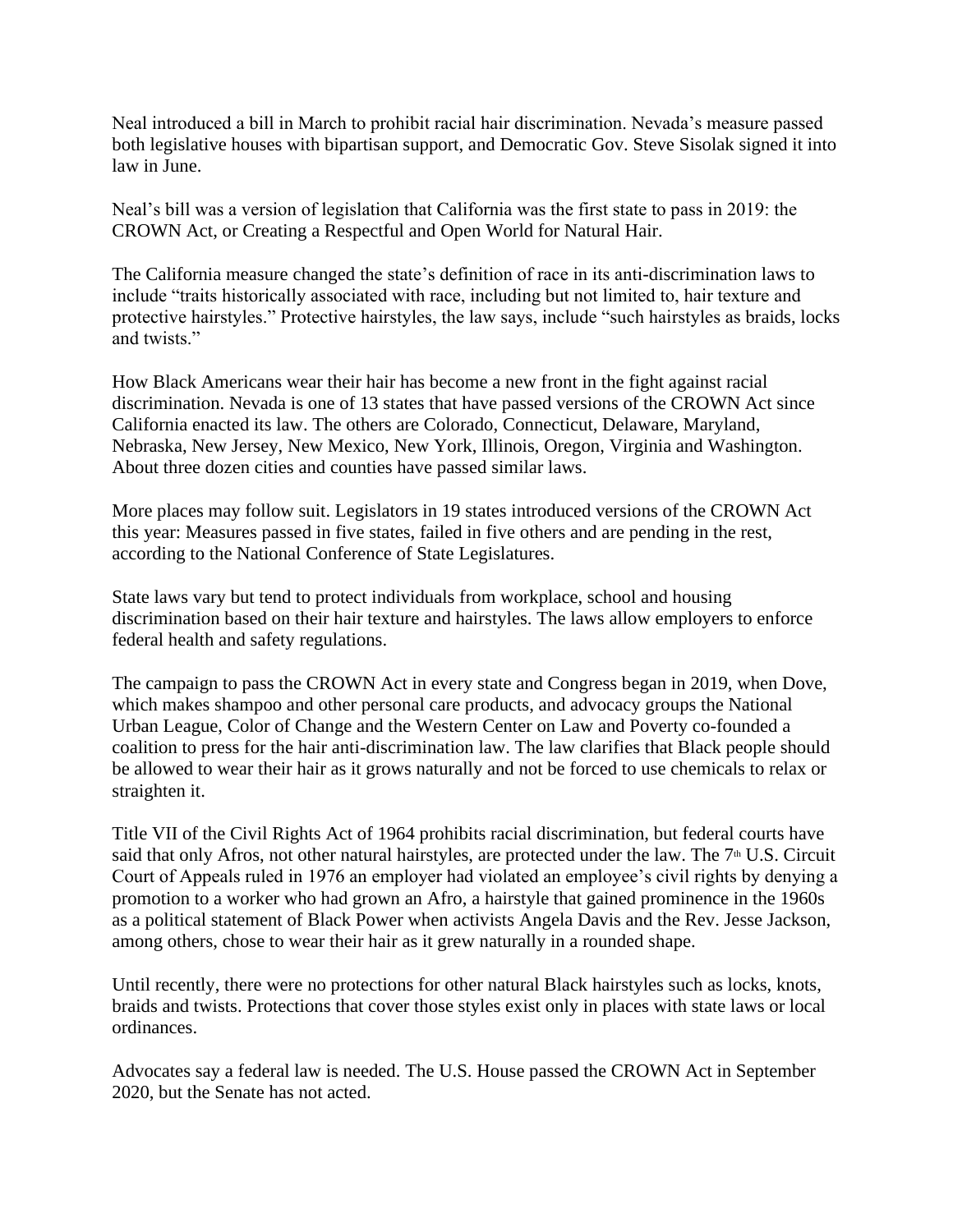In Nebraska, it took two tries. Gov. Pete Ricketts, a Republican, signed a race-based hair discrimination bill in May, after vetoing one in August 2020. He said in his veto message he supported the intent of the bill but objected to the expanded definition of race as too broad. He said it could apply to persons of any race who wore locks, braids or twists, and that the law should protect only "employees based upon their immutable hair texture." He also wanted employers to be able to impose hair health and safety standards.

The second bill included exceptions to permit nondiscriminatory health and safety standards by employers and to allow the Nebraska National Guard, Nebraska State Patrol, county sheriffs and police departments, and other law enforcement agencies to impose dress and grooming standards. The measure passed the unicameral legislature 40 to 4 in April.

Black women have long suffered expectations to conform to Eurocentric standards of beauty by relaxing and straightening their hair to compete for jobs or to get an education.

"African descendant women and girls [are] in a precarious Catch-22: Either don your natural hair at the risk of lawfully being deprived of employment or an educational opportunity, or don straight hair at the risk of enduring consequential harm to your physical, psychological, economic and physical well-being," said D. Wendy Greene, a professor at Drexel Kline School of Law and a leading authority on legal issues involving race and appearance, during testimony at a Nevada legislative hearing.

Hair straightening often involves toxic chemicals, extreme heat styling or wigs and weaves, which are expensive and time-consuming to maintain, Greene said in an interview. Black women can suffer painful chemical scalp burns from hair relaxants, and straightening products can cause other health issues.

The movement to embrace hair freedom has inspired popular culture. "Hair Love," an animated short film about a young Black girl and her dad learning to style her natural hair, won an Academy Award this year, and a tie-in book was a *New York Times* bestseller.

Country music singer Mickey Guyton sang "Love my Hair," at the Country Music Awards program Nov. 10. The song was inspired by a Black Louisiana girl who was sent home from school because her hair was in braids.

Some state laws sprang from personal stories.

In Chicago, Ida Nelson's 4-year-old son, Gus "Jett" Hawkins, asked her to braid his hair before preschool last March. His school called at midday saying braids were a violation of the dress code. He attended Providence St. Mel School, a highly respected, predominately Black college preparatory school.

"I was surprised. I knew about the CROWN Act but did not know it wasn't nationwide," Nelson said in an interview. She and her son both cried that night when she took out his braids. She put her son's hair in an Afro puff, which brought a second call from school the next day. Jett would wear a standard Afro, or not attend preschool.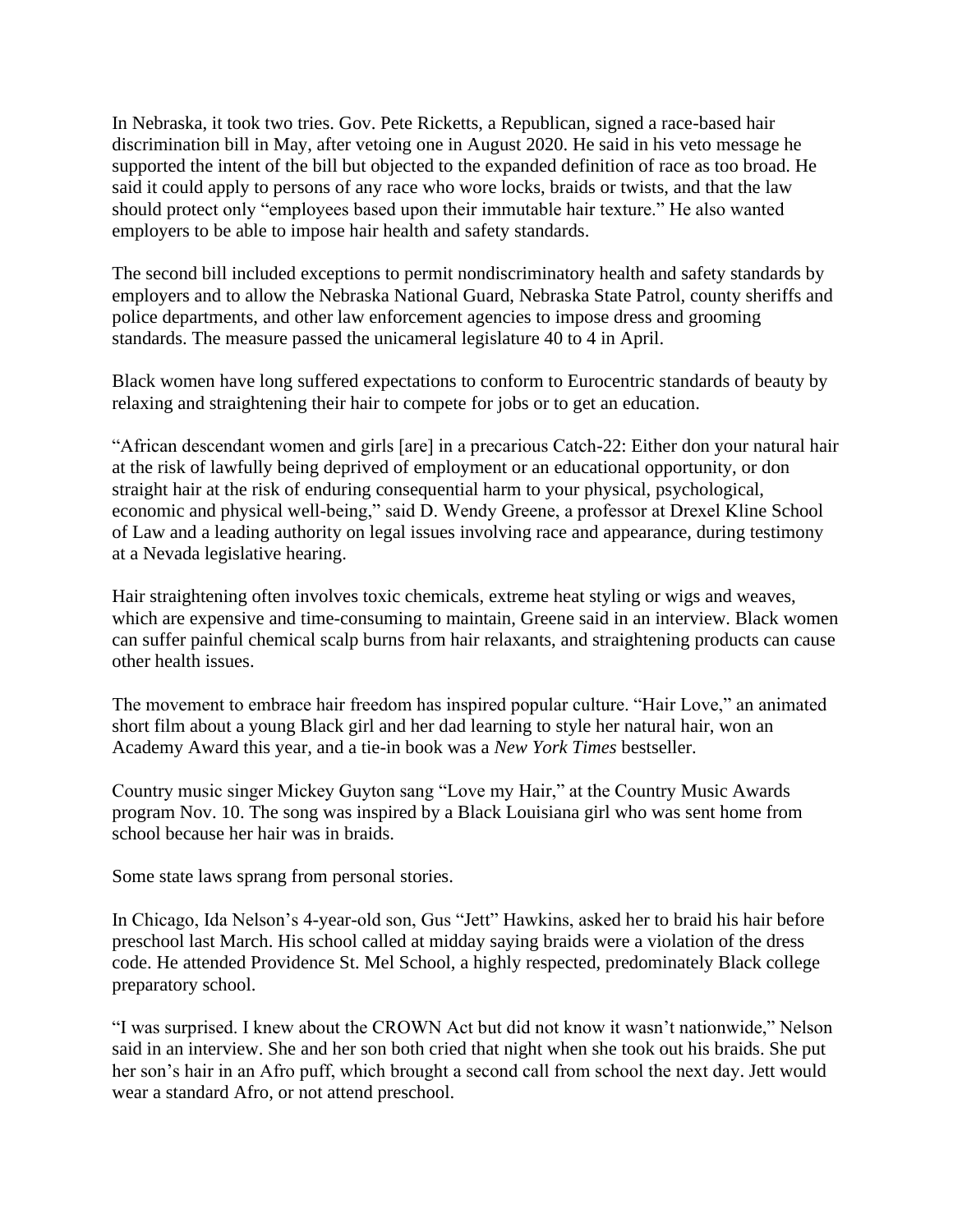The dress code had been in place for decades to help Black students assimilate into the White world, Nelson said. Providence St. Mel prides itself on sending its graduates to colleges on scholarships.

Nelson went on Facebook to complain about the policy she found discriminatory. Soon her story was in the news. School officials told her the hair rules were not intended to be discriminatory, and the dress code was later changed.

Illinois state Sen. Mike Simmons, a Democrat who was appointed to the Senate in February, was so incensed when he read about the child's plight, he immediately began drafting a bill to prohibit hair discrimination in all schools in Illinois—public, parochial, private and charter.

"What angered me was a 4-year-old child was made to feel something was wrong with his body. There was no excuse for that," Simmons, who wears his hair in long locks, said in an interview. "I've experienced all sorts of profiling comments. Grown adults reach out and touch my hair. I have no trouble telling them 'no,' but not everyone can do that."

The Jett Hawkins Law, which will take effect Jan. 1, bans elementary and secondary schools in Illinois from prohibiting hairstyles historically associated with race, ethnicity or hair texture.

The Nevada CROWN Act clarifies the state's existing laws to define race discrimination to include hair texture and protective hairstyles. A protective hairstyle is one that is heat free and conceals the ends of the hair. The Nevada law covers natural hairstyles, Afros, bantu knots, curls, braids, locks and twists.

Naika Belizaire, now 18 and a high school senior in Las Vegas, was among those who testified in March about the need for a hair discrimination law.

The summer before eighth grade, Naika stopped relaxing and straightening her hair and let it grow. She happily wore her Afro the first day of school at age 13. Her White teacher told Naika her Afro was a "distraction" and sent her to the principal's office.

She was told never to wear her Afro to school again. It was "unprofessional."

"Something as natural as my hair should not be seen as a distraction or unprofessional," she told the Senate panel. "I do not want any other young Black child or Black person to feel the way I did—to have their pride stripped from them and be forced to feel insignificant just because their hair is different or have to choose between expressing themselves and having a clean record for school."

Since enactment, the Nevada Equal Rights Commission held a training forum about the CROWN Act and has received one hair discrimination complaint, according to Kara Jenkins, commission administrator.

The complaint alleges that an employer's dress code policy indicated that blond hair is considered a natural hair color, but when a Black employee dyed her hair blond, it was not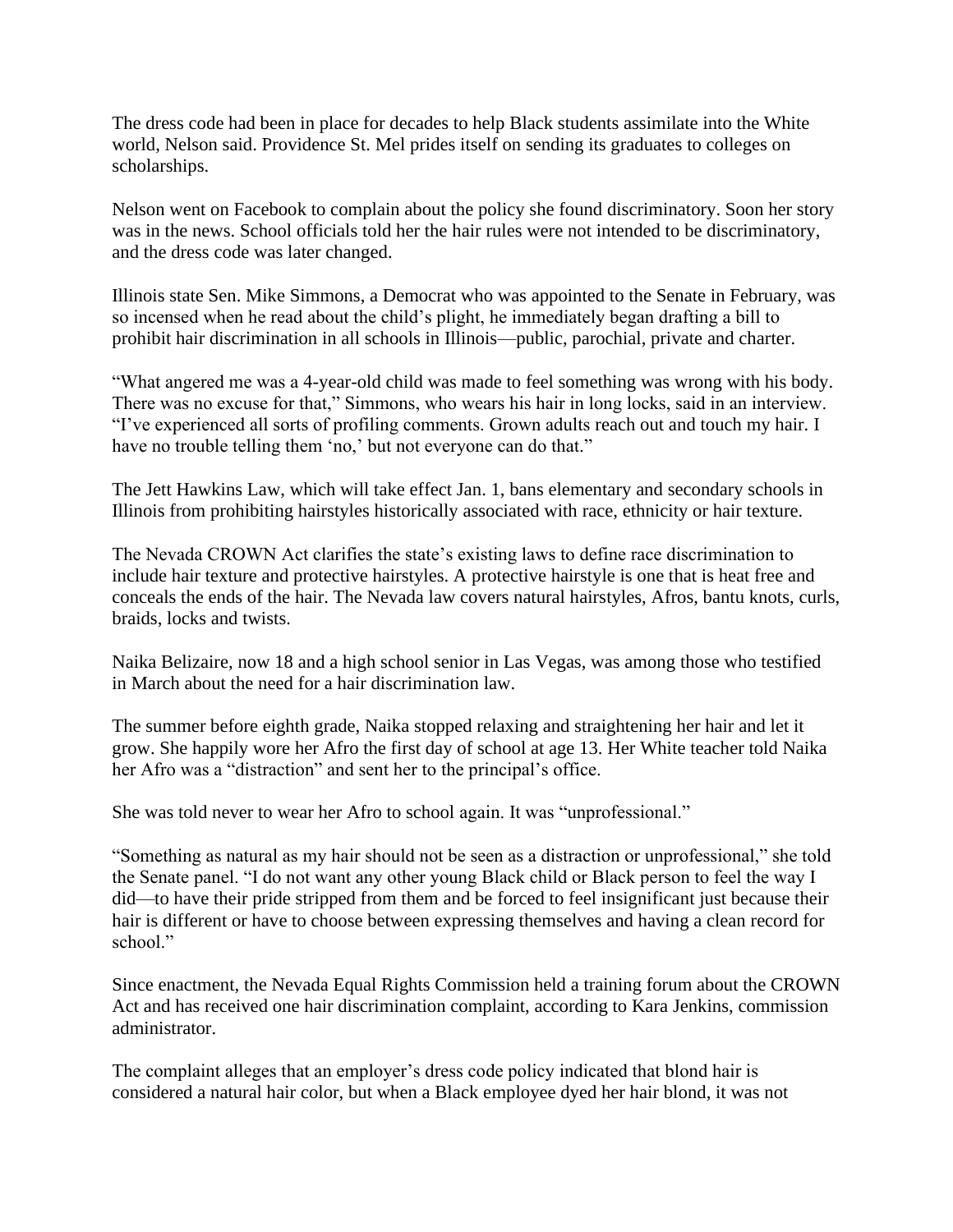considered natural. A supervisor also told her, "I don't like your hair that way, you should style it differently."

The complaint is under investigation.

Dress codes also have spawned lawsuits, including some focused on gender hair discrimination. The ACLU of Texas and ACLU Women's Rights Project, for example, sued the Magnolia Independent School District northwest of Houston in federal court in October on behalf of seven students ages 7 to 17, alleging rules that require boys to wear short hair while girls may wear their hair long discriminate based on gender.

The school district agreed to suspend enforcement while the case continues in the courts.

Gender-neutral policies may remove barriers to students' coming to school, said Joy Baskin, chair of the National School Boards Association Council of School Attorneys and director of legal services for the Texas Association of School Boards.

But attitudes around the state vary, she noted. In more isolated rural areas, many believe "more traditional dress and grooming codes maintain order and smooth operations. They feel very strongly about that, and I don't know that we should discount the idea that stricter standards help school operations," Baskin said.

In Maryland, Baltimore passed a CROWN Act ordinance last December.

"For me, the CROWN Act is about being yourself," Baltimore Mayor Brandon M. Scott, whose natural hair made national news earlier this year, said in an interview. Critics said his Afro was "disrespectful" of the office of mayor and should be cut.

Scott let his hair grow during the COVID-19 shutdown and kept the round and combed hairstyle when he became mayor last December, because his grandmother liked it. She died this year, and he keeps his hairstyle in her memory.

Black people are taught from an early age they must conform, he said, and he cut off his braids when he finished college in 2006. It was "one of the biggest mistakes I ever made," he said, even though doing so put him on the career path that led to where he is today.

"You shouldn't let anyone else tell you how you should look," he said. "You should be your own authentic self."

**STATELINE ARTICLE** November 29, 2021

Topics: [Economy,](https://www.pewtrusts.org/en/search?topic=Economy) [Education,](https://www.pewtrusts.org/en/search?topic=Education) [Health](https://www.pewtrusts.org/en/search?topic=Health) & [Justice](https://www.pewtrusts.org/en/search?topic=Justice) Places: [Illinois,](https://www.pewtrusts.org/en/search?places=North%20America|United%20States|Illinois) [Maryland,](https://www.pewtrusts.org/en/search?places=North%20America|United%20States|Maryland) [Nevada,](https://www.pewtrusts.org/en/search?places=North%20America|United%20States|Nevada) [Texas](https://www.pewtrusts.org/en/search?places=North%20America|United%20States|Texas) & [United States](https://www.pewtrusts.org/en/search?places=North%20America|United%20States)

Submit

Stateline Weekly